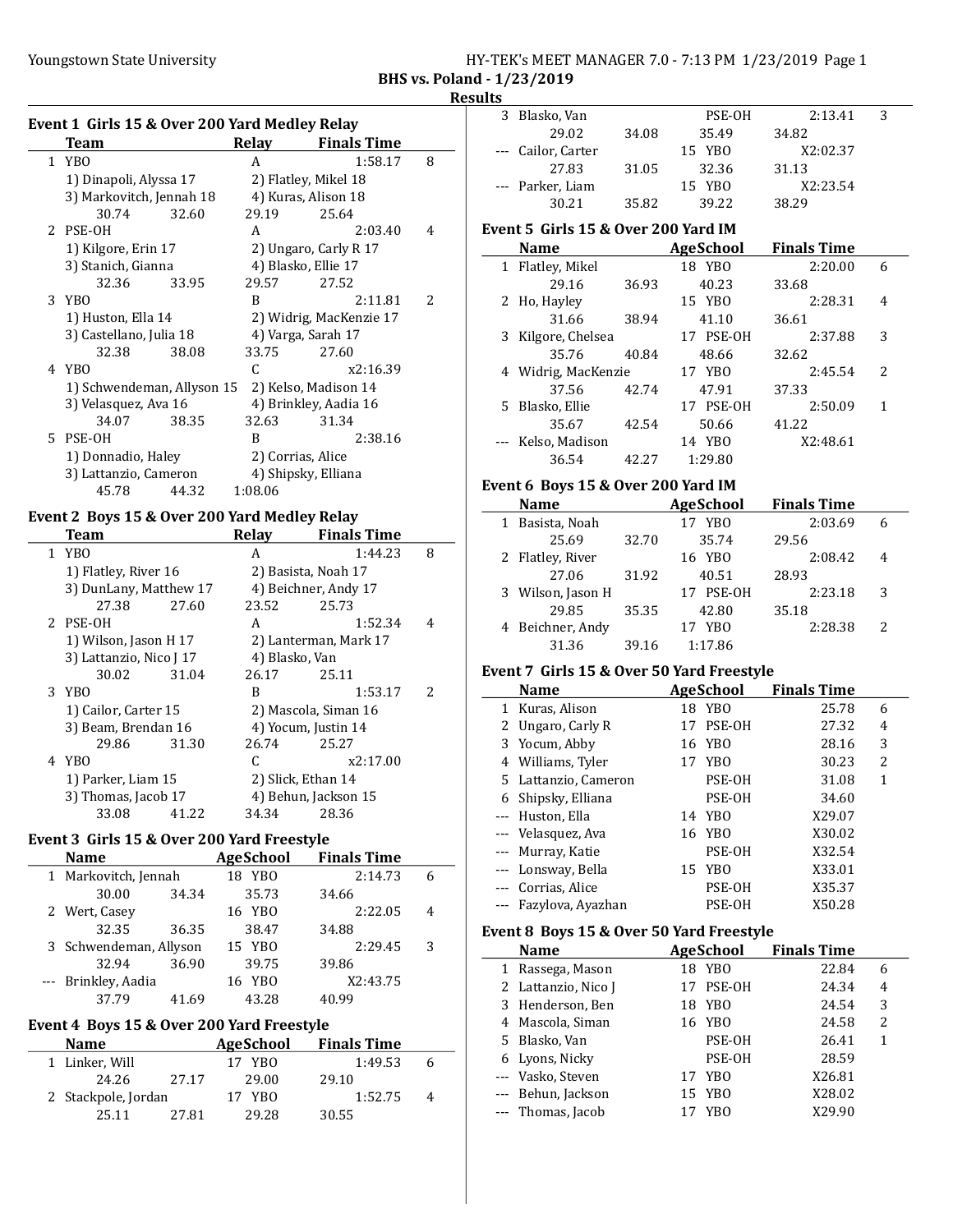BHS vs. Poland - 1/23/2019 **Results** 

|              | (Event 8 Boys 15 & Over 50 Yard Freestyle)  |       |    |                            |                              |                |
|--------------|---------------------------------------------|-------|----|----------------------------|------------------------------|----------------|
|              | <b>Name</b>                                 |       |    |                            | AgeSchool Finals Time        |                |
|              | --- Roberts, Liam                           |       |    | PSE-OH                     | X30.49                       |                |
|              | --- Lankitus, Luke                          |       |    | PSE-OH                     | X33.38                       |                |
|              |                                             |       |    |                            |                              |                |
|              | Event 9 Girls 15 & Over 1 mtr Diving        |       |    |                            |                              |                |
|              | <b>Name</b>                                 |       |    | <b>AgeSchool</b>           | <b>Finals Score</b>          |                |
|              | 1 Ricciuti, Madison                         |       |    | 17 YBO                     | 226.73                       | 6              |
|              | 2 Kelso, Gizzy                              |       |    | 18 YBO                     | 192.38                       | 4              |
|              | 3 Nigh, Kendall                             |       |    | PSE-OH                     | 192.00                       | 3              |
|              | 4 Ohlin, Sydney                             |       |    | PSE-OH                     | 171.75                       | $\overline{2}$ |
|              | 5 Jones, Jordan                             |       |    | 18 YBO                     | 166.50                       | 1              |
|              | 6 Mason, Amelia                             |       |    | PSE-OH                     | 119.85                       |                |
|              | --- Connolly, Madison                       |       |    | 17 YBO                     | X150.90                      |                |
|              | --- Notar, Delaney                          |       |    | 18 YBO                     | X90.75                       |                |
|              | Event 10 Boys 15 & Over 1 mtr Diving        |       |    |                            |                              |                |
|              | <b>Name</b>                                 |       |    | <b>Example 2</b> AgeSchool | <b>Finals Score</b>          |                |
|              | 1 Anzevino, Teddy                           |       |    | 16 YBO                     | 210.53                       | 6              |
|              | 2 D'Alesio, Carmen                          |       |    | PSE-OH                     | 131.33                       | 4              |
|              |                                             |       |    |                            |                              |                |
|              | Event 11 Girls 15 & Over 100 Yard Butterfly |       |    |                            |                              |                |
|              | <b>Name</b>                                 |       |    |                            | <b>AgeSchool</b> Finals Time |                |
|              | 1 Flatley, Mikel                            |       |    | 18 YBO                     | 1:02.85                      | 6              |
|              | 28.90                                       | 33.95 |    |                            |                              |                |
| 2            | Varga, Sarah                                |       |    | 17 YBO                     | 1:08.88                      | 4              |
|              | 32.12                                       | 36.76 |    |                            |                              |                |
| 3            | Stanich, Gianna                             |       |    | PSE-OH                     | 1:12.44                      | 3              |
|              | 31.84                                       | 40.60 |    |                            |                              |                |
|              | 4 Castellano, Julia                         |       |    | 18 YBO                     | 1:16.76                      | 2              |
|              | 36.08                                       | 40.68 |    |                            |                              |                |
| 5            | Lattanzio, Cameron                          |       |    | PSE-OH                     | 1:20.96                      | 1              |
|              | Event 12 Boys 15 & Over 100 Yard Butterfly  |       |    |                            |                              |                |
|              | Name                                        |       |    |                            | <b>AgeSchool</b> Finals Time |                |
|              | 1 DunLany, Matthew                          |       |    | 17 YBO                     | 52.46                        | 6              |
|              | 24.41                                       | 28.05 |    |                            |                              |                |
| 2            | Basista, Noah                               |       |    | 17 YBO                     | 52.88                        | 4              |
|              | 24.48                                       | 28.40 |    |                            |                              |                |
| 3            | Beam, Brendan                               |       |    | 16 YBO                     | 1:01.21                      | 3              |
|              | 27.67                                       | 33.54 |    |                            |                              |                |
|              | Event 13 Girls 15 & Over 100 Yard Freestyle |       |    |                            |                              |                |
|              | <b>Name</b>                                 |       |    | <b>AgeSchool</b>           | <b>Finals Time</b>           |                |
| $\mathbf{1}$ | Kuras, Alison                               |       |    | 18 YBO                     | 56.73                        | 6              |
|              | 26.88                                       | 29.85 |    |                            |                              |                |
| 2            | Dinapoli, Alyssa                            |       |    | 17 YBO                     | 58.88                        | 4              |
|              | 28.28                                       | 30.60 |    |                            |                              |                |
| 3            | Blasko, Ellie                               |       | 17 | PSE-OH                     | 1:04.70                      | 3              |
|              | 29.48                                       | 35.22 |    |                            |                              |                |
| 4            | Varga, Sarah                                |       | 17 | YBO                        | 1:06.08                      | 2              |
|              | 31.32                                       | 34.76 |    |                            |                              |                |
| 5            | Murray, Katie                               |       |    | PSE-OH                     | 1:13.68                      | 1              |
|              | 34.87                                       | 38.81 |    |                            |                              |                |
|              | Wert, Casey                                 |       |    | 16 YBO                     | X1:03.33                     |                |
|              | 30.10                                       | 33.23 |    |                            |                              |                |
|              | Lonsway, Bella                              |       | 15 | YBO                        | X1:14.36                     |                |
|              | 35.28                                       | 39.08 |    |                            |                              |                |
|              | Pantaleo, Gabriella                         |       |    | 17 YBO                     | X1:22.12                     |                |
|              | 39.02                                       | 43.10 |    |                            |                              |                |

| ື |                     |       |           |          |
|---|---------------------|-------|-----------|----------|
|   | --- Donnadio, Haley |       | PSE-OH    | X1:23.31 |
|   | 39.40               | 43.91 |           |          |
|   | --- Wolfe, Rachel S |       | 16 PSE-OH | DO       |
|   | 31.26               | 35.18 |           |          |

#### Event 14 Boys 15 & Over 100 Yard Freestyle

| <b>Name</b>        |       | AgeSchool | <b>Finals Time</b> |                          |
|--------------------|-------|-----------|--------------------|--------------------------|
| 1 Lanterman, Mark  |       | 17 PSE-OH | 50.33              | 6                        |
| 23.79              | 26.54 |           |                    |                          |
| 2 Rassega, Mason   |       | 18 YBO    | 51.17              | 4                        |
| 24.03              | 27.14 |           |                    |                          |
| 3 Mascola, Siman   |       | 16 YBO    | 54.72              | 3                        |
| 26.88              | 27.84 |           |                    |                          |
| 4 Henderson, Ben   |       | 18 YBO    | 56.54              | $\overline{\mathcal{L}}$ |
| 26.54              | 30.00 |           |                    |                          |
| 5 Roberts, Liam    |       | PSE-OH    | 1:11.93            | 1                        |
| 33.26              | 38.67 |           |                    |                          |
| 6 Lankitus, Luke   |       | PSE-OH    | 1:21.01            |                          |
| --- Behun, Jackson |       | 15 YBO    | X1:05.90           |                          |
| 30.72              | 35.18 |           |                    |                          |
| --- Vasko, Matthew |       | 15 YBO    | X1:14.06           |                          |
| 35.28              | 38.78 |           |                    |                          |
| Slick, Ethan       |       | 14 YBO    | X1:19.68           |                          |
| 38.06              | 41.62 |           |                    |                          |

## Event 15 Girls 15 & Over 500 Yard Freestyle

|    | <b>Name</b>          |       | <b>AgeSchool</b> | <b>Finals Time</b> |   |
|----|----------------------|-------|------------------|--------------------|---|
|    | 1 Markovitch, Jennah |       | 18 YBO           | 5:52.99            | 6 |
|    | 30.02                | 34.44 | 35.93            | 35.85              |   |
|    | 36.46                | 36.79 | 36.59            | 36.78              |   |
|    | 36.75                | 33.38 |                  |                    |   |
|    | 2 Velasquez, Ava     |       | 16 YBO           | 6:24.45            | 4 |
|    | 32.19                | 37.61 | 39.28            | 39.23              |   |
|    | 39.67                | 40.31 | 39.29            | 40.03              |   |
|    | 39.43                | 37.41 |                  |                    |   |
|    | 3 Williams, Tyler    |       | 17 YBO           | 6:30.41            | 3 |
|    | 34.52                | 39.12 | 39.08            | 39.81              |   |
|    | 40.95                | 39.22 | 39.51            | 41.46              |   |
|    | 39.68                | 37.06 |                  |                    |   |
|    | 4 Stanich, Gianna    |       | PSE-OH           | 6:37.88            | 2 |
|    | 34.54                | 38.60 | 38.82            | 39.71              |   |
|    | 40.27                | 40.14 | 41.33            | 41.42              |   |
|    | 41.88                | 41.17 |                  |                    |   |
| 5. | Shipsky, Elliana     |       | PSE-OH           | 7:26.96            | 1 |
|    | 37.46                | 42.81 | 44.86            | 46.06              |   |
|    | 45.63                | 46.72 | 46.25            | 46.03              |   |
|    | 42.93                | 48.21 |                  |                    |   |
|    | Kelso, Madison       |       | 14 YBO           | X6:42.58           |   |
|    | 35.05                | 39.84 | 40.64            | 40.83              |   |
|    | 40.87                | 40.95 | 42.34            | 41.90              |   |
|    | 41.18                | 38.98 |                  |                    |   |

#### Event 16 Boys 15 & Over 500 Yard Freestyle

| <b>Name</b>    |       | AgeSchool | <b>Finals Time</b> |  |
|----------------|-------|-----------|--------------------|--|
| 1 Linker, Will |       | 17 YBO    | 5:02.78            |  |
| 25.99          | 30.35 | 31.55     | 31.38              |  |
| 31.03          | 30.96 | 31.56     | 31.43              |  |
| 30.86          | 27.67 |           |                    |  |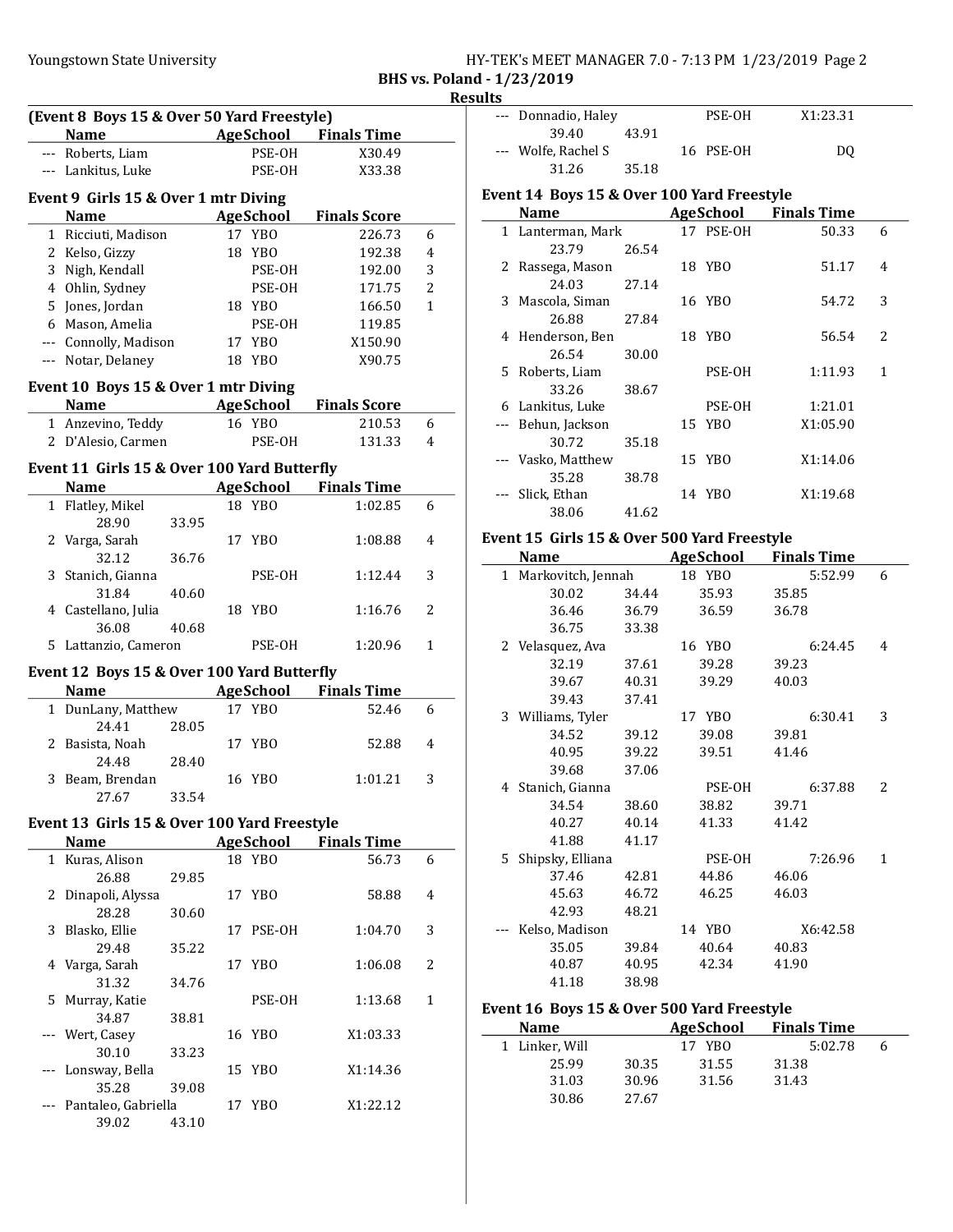| HY-TEK's MEET MANAGER 7.0 - 7:13 PM 1/23/2019 Page 3 |  |  |
|------------------------------------------------------|--|--|
| $P_1$ $P_2$ $P_3$ $P_4$ $P_5$ $P_6$ $P_7$            |  |  |

BHS vs. Poland - 1/23/2019

| Results |
|---------|
|---------|

|   | (Event 16 Boys 15 & Over 500 Yard Freestyle) |       |           |                    |   |
|---|----------------------------------------------|-------|-----------|--------------------|---|
|   | <b>Name</b>                                  |       | AgeSchool | <b>Finals Time</b> |   |
| 2 | Cailor, Carter                               |       | 15 YBO    | 5:36.49            | 4 |
|   | 29.02                                        | 33.16 | 34.30     | 35.48              |   |
|   | 34.92                                        | 34.52 | 34.71     | 34.50              |   |
|   | 33.09                                        | 32.79 |           |                    |   |
| 3 | Yocum, Justin                                |       | 14 YBO    | 5:45.90            | 3 |
|   | 30.55                                        | 34.32 | 36.07     | 37.03              |   |
|   | 35.25                                        | 36.13 | 35.73     | 35.16              |   |
|   | 34.74                                        | 30.92 |           |                    |   |
|   | Vasko, Steven                                |       | 17 YBO    | X5:48.60           |   |
|   | 30.15                                        | 34.23 | 35.65     | 36.42              |   |
|   | 36.79                                        | 36.16 | 35.93     | 35.89              |   |
|   | 34.64                                        | 32.74 |           |                    |   |
|   | Thomas, Jacob                                |       | 17 YBO    | X6:45.36           |   |
|   | 35.37                                        | 40.08 | 42.00     | 41.55              |   |
|   | 42.50                                        | 42.01 | 41.82     | 41.06              |   |
|   | 40.97                                        | 38.00 |           |                    |   |

#### Event 17 Girls 15 & Over 200 Yard Freestyle Relay

|   | Team                  |       | Relav | <b>Finals Time</b>        |   |
|---|-----------------------|-------|-------|---------------------------|---|
|   | 1 YBO                 |       | A     | 1:48.98                   | 8 |
|   | 1) Flatley, Mikel 18  |       |       | 2) Widrig, MacKenzie 17   |   |
|   | 3) Kuras, Alison 18   |       |       | 4) Markovitch, Jennah 18  |   |
|   | 26.26                 | 29.68 | 26.18 | 26.86                     |   |
|   | 2 PSE-OH              |       | A     | 1:54.12                   | 4 |
|   | 1) Stanich, Gianna    |       |       | 2) Blasko, Ellie 17       |   |
|   | 3) Wolfe, Rachel S 16 |       |       | 4) Kilgore, Chelsea 17    |   |
|   | 28.72                 | 27.89 | 35.93 | 21.58                     |   |
|   | 3 YBO                 |       | B     | 1:54.49                   | 2 |
|   | 1) Yocum, Abby 16     |       |       | 2) Ho, Hayley 15          |   |
|   | 3) Velasquez, Ava 16  |       |       | 4) Wert, Casey 16         |   |
|   | 27.92                 | 27.99 | 30.68 | 27.90                     |   |
| 4 | YBO                   |       | C     | x2:10.77                  |   |
|   | 1) Williams, Tyler 17 |       |       | 2) Kelso, Madison 14      |   |
|   | 3) Lonsway, Bella 15  |       |       | 4) Pantaleo, Gabriella 17 |   |
|   | 31.00                 | 30.16 | 33.69 | 35.92                     |   |
|   | 5 PSE-OH              |       | B     | 2:17.56                   |   |
|   | 1) Shipsky, Elliana   |       |       | 2) Lattanzio, Cameron     |   |
|   | 3) Donnadio, Haley    |       |       | 4) Diamandis, Sophia      |   |
|   | 31.54                 | 33.93 | 38.11 | 33.98                     |   |

# Event 18 Boys 15 & Over 200 Yard Freestyle Relay

| Team                  |       | Relay | <b>Finals Time</b>      |               |
|-----------------------|-------|-------|-------------------------|---------------|
| 1 YBO                 |       | A     | 1:33.55                 | 8             |
| 1) Henderson, Ben 18  |       |       | 2) Rassega, Mason 18    |               |
| 3) Linker, Will 17    |       |       | 4) DunLany, Matthew 17  |               |
| 24.96                 | 22.97 | 22.79 | 22.83                   |               |
| 2 PSE-OH              |       | A     | 1:37.20                 | 4             |
| 1) Wilson, Jason H 17 |       |       | 2) Lattanzio, Nico J 17 |               |
| 3) Blasko, Van        |       |       | 4) Lanterman, Mark 17   |               |
| 23.27                 | 24.64 | 24.99 | 24.30                   |               |
| 3 YBO                 |       | B     | 1:38.26                 | $\mathcal{L}$ |
| 1) Mascola, Siman 16  |       |       | 2) Stackpole, Jordan 17 |               |
| 3) Vasko, Steven 17   |       |       | 4) Yocum, Justin 14     |               |
| 24.42                 | 23.09 | 25.65 | 25.10                   |               |
|                       |       |       |                         |               |

| 4 YBO                                        |       |     | C         | x2:00.06            |   |
|----------------------------------------------|-------|-----|-----------|---------------------|---|
| 1) Beam, Brendan 16                          |       |     |           | 2) Parker, Liam 15  |   |
| 3) Vasko, Matthew 15                         |       |     |           | 4) Thomas, Jacob 17 |   |
| 27.22                                        | 29.22 |     | 32.77     | 30.85               |   |
| Event 19 Girls 15 & Over 100 Yard Backstroke |       |     |           |                     |   |
| <b>Name</b>                                  |       |     | AgeSchool | <b>Finals Time</b>  |   |
| 1 Dinapoli, Alyssa                           |       |     | 17 YBO    | 1:05.91             | 6 |
| 32.13                                        | 33.78 |     |           |                     |   |
| 2 Kilgore, Erin                              |       |     | 17 PSE-OH | 1:10.04             | 4 |
| 33.92                                        | 36.12 |     |           |                     |   |
| 3 Huston, Ella                               |       |     | 14 YBO    | 1:11.60             | 3 |
| 34.18                                        | 37.42 |     |           |                     |   |
| 4 Schwendeman, Allyson                       |       |     | 15 YBO    | 1:13.59             | 2 |
| 34.74                                        | 38.85 |     |           |                     |   |
| Brinkley, Aadia                              |       | 16. | YBO       | X1:28.32            |   |

### Event 20 Boys 15 & Over 100 Yard Backstroke

| Name               |       | AgeSchool | <b>Finals Time</b> |   |
|--------------------|-------|-----------|--------------------|---|
| 1 Flatley, River   |       | 16 YBO    | 58.12              | 6 |
| 27.94              | 30.18 |           |                    |   |
| 2 Lanterman, Mark  |       | 17 PSE-OH | 1:03.53            | 4 |
| 30.13              | 33.40 |           |                    |   |
| 3 Cailor, Carter   |       | 15 YBO    | 1:04.11            | 3 |
| 31.42              | 32.69 |           |                    |   |
| 4 Wilson, Jason H  |       | 17 PSE-OH | 1:05.62            | 2 |
| 31.78              | 33.84 |           |                    |   |
| 5 Parker, Liam     |       | 15 YBO    | 1:12.61            | 1 |
| --- Vasko, Matthew |       | 15 YBO    | X1:24.00           |   |
| 41.55              | 42.45 |           |                    |   |

## Event 21 Girls 15 & Over 100 Yard Breaststroke

|   | <b>Name</b>         |       |    | <b>AgeSchool</b> | <b>Finals Time</b> |   |
|---|---------------------|-------|----|------------------|--------------------|---|
|   | 1 Ho, Hayley        |       |    | 15 YBO           | 1:13.64            | 6 |
|   | 34.93               | 38.71 |    |                  |                    |   |
|   | 2 Ungaro, Carly R   |       | 17 | PSE-OH           | 1:16.33            | 4 |
|   | 35.82               | 40.51 |    |                  |                    |   |
|   | 3 Yocum, Abby       |       |    | 16 YBO           | 1:16.54            | 3 |
|   | 36.78               | 39.76 |    |                  |                    |   |
|   | 4 Widrig, MacKenzie |       |    | 17 YBO           | 1:25.33            | 2 |
|   | 40.64               | 44.69 |    |                  |                    |   |
|   | 5 Kilgore, Chelsea  |       | 17 | PSE-OH           | 1:28.67            | 1 |
|   | 41.41               | 47.26 |    |                  |                    |   |
| 6 | Corrias, Alice      |       |    | PSE-OH           | 1:37.52            |   |
|   |                     |       |    |                  |                    |   |

# Event 22 Boys 15 & Over 100 Yard Breaststroke

| <b>Name</b>         |       | AgeSchool | <b>Finals Time</b> |   |
|---------------------|-------|-----------|--------------------|---|
| 1 Stackpole, Jordan |       | 17 YBO    | 1:10.04            | 6 |
| 32.43               | 37.61 |           |                    |   |
| 2 Beichner, Andy    |       | 17 YBO    | 1:14.44            | 4 |
| 34.42               | 40.02 |           |                    |   |
| 3 Lyons, Nicky      |       | PSE-OH    | 1:23.52            | 3 |
| 38.66               | 44.86 |           |                    |   |
| --- Slick, Ethan    |       | 14 YBO    | DO.                |   |
| 43.06               | 48.90 |           |                    |   |